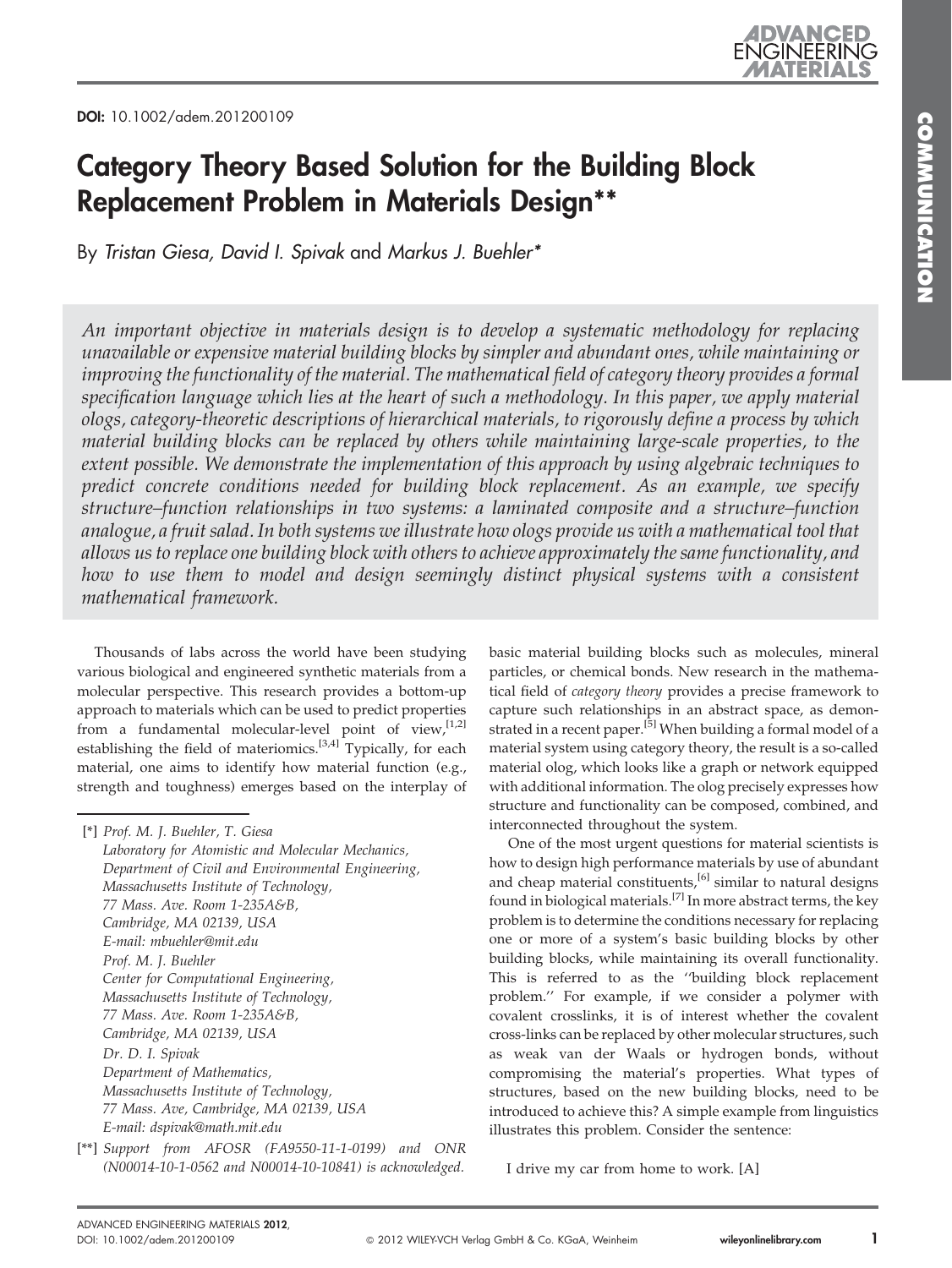

The sentence contains eight basic building blocks, the words used to construct it: "I," "drive," "my," "car," "from," ''home,'' ''to,'' and ''work.'' Suppose that one of the building blocks, say ''home,'' becomes unavailable. There is a way to solve the building block replacement problem in this case; i.e., to express the same meaning without using the unavailable word. For example, we could say:

# I drive my car from [the place where I sleep and meet my family] to work. [B]

It is clear that ''the place where I sleep and meet my family'' describes ''home,'' and hence, we have expressed the same meaning as before. To do this we compiled new building blocks into the bracketed phrase, thus invoking a hierarchical structure. Obviously there are many solutions to this problem, and one important question is whether the same meaning of sentence [A] can be expressed with a particular set of available building blocks. In the case of [B] we have tacitly assumed that these new building blocks are available: e.g., ''place,'' ''sleep,'' ''meet,'' and ''family.''

An approach based on category theory can help us in the design process by creating a mathematically rigorous formulation of the problem. Using this approach grants access to a range of techniques for finding solutions to the building block replacement problem under varied constraints, such as specific types and amounts of available building blocks.

In this paper, we introduce the use of material ologs for solving the building block replacement problem by way of two elementary materials: a laminated composite and a fruit salad. These are chosen because they exhibit a functorially isomorphic structure and function, while being simple enough to be easily understood. In each case we relate the structural makeup (collection of layers/fruits) to its function (five-dimensional mechanical property/taste vector). We then show how to ''solve the olog'' in each case. For example, we explain how to maintain the mechanical properties of the laminate (respectively, the taste of the fruit salad) even in the absence of certain materials (respectively, fruits). The analogy and impact for materials science is clear: there is much to be gained by replacing energetically expensive material building blocks by other ones, which are possibly simpler and more abundant, while maintaining the functionality of the whole system.

# 1. Methods

Ologs are based in the mathematical field of category theory, a formalism used to capture strict relationships between various objects of study.<sup>[5,8,9]</sup> For example, material structure and function can both sit inside a single olog where the complex interactions between them are laid bare, in accordance with the principles of materiomics. Ologs can be easily translated into database schemas which can store research findings.<sup>[10]</sup>

Database theory, in particular the ability to query datasets, can be applied to any olog that has been loaded with data. In typical applications, database queries are commands like "return the set of persons  $x$  where the first name of  $x$  is Mary and the salary of  $x$  is greater than 100." In the context of material ologs, queries cannot be so simply and colloquially interpreted. For example, one might query ''return the set of ductile systems of bricks and glue for which the brick element is carbon nanotubes.'' To understand precisely what is meant by ''ductile systems'' in this context, one would have to look carefully at the olog in which they are defined (e.g., a "ductile system" has been formally defined in an olog<sup>[9]</sup> as a one-dimensional system whose failure extension is much greater than the failure extension of its glue element, a term that is also defined within that olog). This is a significant advantage of the olog formalism: notions such as ''ductility'' can be defined in a context-specific way, so that researchers can precisely interpret the jargon used by other labs and thereby correctly interpret their findings. If conventions are established for such notions in each context (axial loading for beta-sheets, etc.), large data sets can be compiled from multiple labs, paving the way for solving the building block replacement problem. Additional methods needed to solve these types of problems are introduced in Section 2.

The  $\lambda$ -calculus is a category-theory based semantic used in computer science to mathematically describe programs and functions. This fits cleanly with the formalism of ologs and allows for the specification of so-called aggregation functions, which extract meaningful invariants from large amounts of data. These functions include mathematical operations that can range from counting, summing, or averaging, to complex numerical procedures such as solving partial differential equations.

Category theory enables the specification of formal analogies between different systems. Two systems, described by ologs, are related by functors of varying ''qualities.'' For example, a functorial isomorphism is the strongest relation that may be obtained between categories. A functor  $F: C \rightarrow D$  is the mapping of boxes and arrows in olog C to the boxes and arrows in olog *D*. Combining *F* with a functor *G*:  $D \rightarrow C$ , such that the ''round-trip'' compositions map each box and arrow to itself, is called an isomorphism. In this case, no category-theoretic information is lost under the transformation.

#### 2. Results

In the present section we discuss the process of ''solving an olog'' for the case of a fruit salad and a laminated composite (Figure 1), both of which include features of a hierarchical system. Structurally, each laminated composite (respectively, each fruit salad) is composed of a collection of layers (respectively, fruits). We can represent each in a hierarchical olog.[8]

To tackle the building block replacement problem, one needs to be able to abstract from the details of the system to a higher level of representation and replace the specific building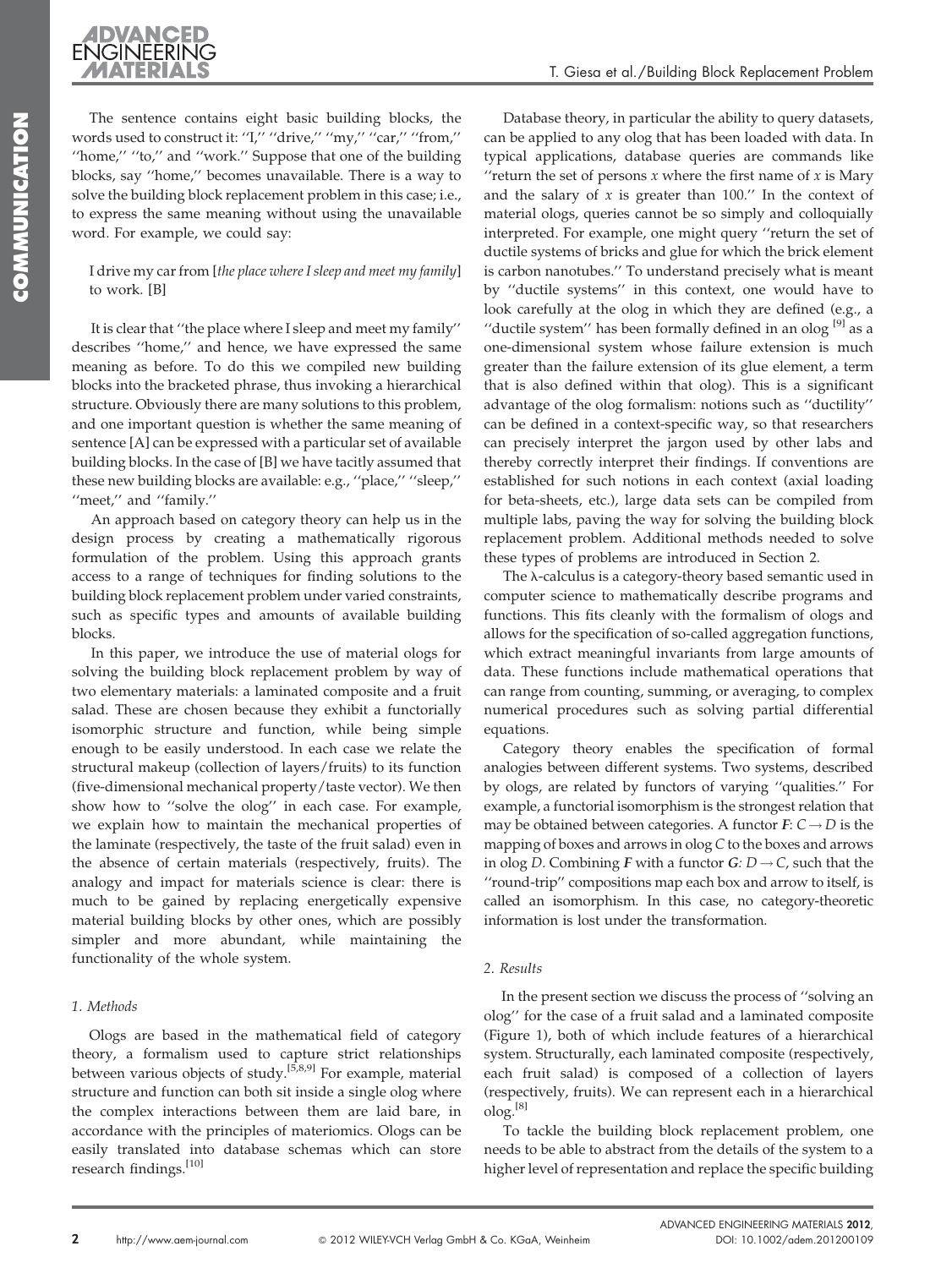

Fig. 1. Material ologs used to describe the structure and function relationship for two functorially isomorphic materials, fruit salads, and laminated composites. Structurally, each material mixture is composed of a collection of constituent building blocks (fruits and laminate layers). Each constituent is made out of a particular material (arrow 1). Functionally, each material has a property vector (arrow 3) and each material mixture aggregates to a property vector (arrow 2). The property vector is a five-dimensional vector of real numbers. The two paths  $A1 \rightarrow C$ , one given by arrow 1 followed by arrow 3 and the other given by the implicit arrow  $A1 \rightarrow A$  followed by arrow 2, are equivalent.

blocks by more general objects. In our example, the fruit salad could be abstracted to a mixture consisting of various substances, such as a gravel mixture in concrete.

The most ubiquitous sort of numerical implementation of ''solving the olog'' is given by database query. Here (as elsewhere<sup>[5]</sup>), an olog is considered as a database schema, which in turn is simply a finitely presented category C. Hierarchical categories<sup>[8]</sup> allow for aggregation functions, as described in the Methods section. Call the olog ''MaterialOlog,'' and imagine that ''MaterialOlog'' is filled with data already, call it Dat. (The notion of recording data in an olog is presented in ref.;<sup>[5]</sup> it is a functor  $C \rightarrow$  Set) This olog has boxes (Figure 1), labeled A, A1, B, C,..., H, each of which refers to a table in the database. For example,  $Dat(A)$ refers to the table of layered composites (respectively, fruit salads) we have observed and documented. This table has a column for the material name, a column for its constituent building blocks, and a column for its resulting property-vector. Note that the two paths  $A1 \rightarrow C$ , one given by arrow 1 followed by arrow 3 and the other given by the implicit arrow  $A1 \rightarrow A$  followed by arrow 2, are equivalent (they commute).

Suppose we are given the following building block replacement problem: ''given a material system X, which happens to contain an unavailable building block  $p$ , display all  $known$  systems that have the same functionality as  $X$  (or are

within some tolerance interval of  $X$ ), but do not include  $p$ ." In other words, we hope to replace building block  $p$  by a collection of other building blocks while maintaining functionality.

This problem can be tackled numerically by applying a category-theoretic database query against the MaterialOlog/ Dat database. For experts in the language of category theory and its application to databases, $[10]$  we pull the data back via a functor  $F$  to a subschema consisting of only two objects: material and property vector, see as visualized in (Figure 2a). We then perform a regressive update, using the data migration functors  $F^*$  and  $F^*$ , to remove building block p from the material set while keeping the property vector constant (or within a specified tolerance). Finally we perform a right-pushforward of the result and base change with the unit of the right-pushforward adjunction applied to the original dataset. In other words, our query is the fiber product Query-Result in (Figure 2b).

In general, a database query can solve building block replacement problems of the following two sorts:

- I. Fix functionality and then query the data store on the olog to determine the known building blocks and the structural setups that achieve the desired functionality; or
- II. Fix one or more building blocks and explore the design space for the others in terms of structure and functionality.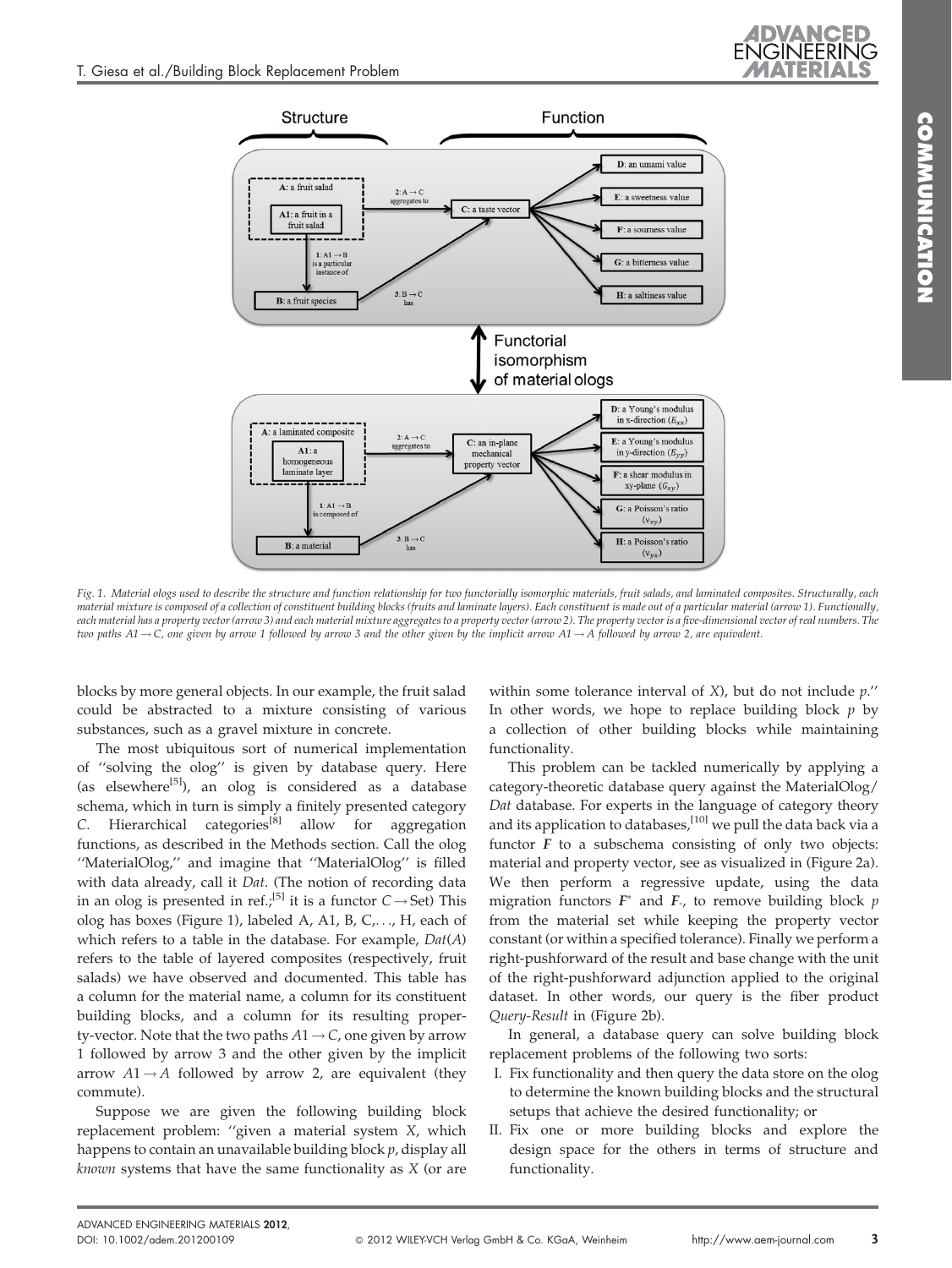



Fig. 2. Querying a database to solve a building block replacement problem. (a) In this building block replacement problem the property of a known material mixture must be mimicked by substituting an unavailable constituent p with available ones. The olog containing all the relevant structure and functionality is compared by a functor F to an olog consisting only of the structure and function to remain constant. (b) Given a state called Dat on the material olog, the building block replacement problem can be tackled by applying a category-theoretic database query against the database. This is achieved by removing building block p from the set of materials, keeping the property vector constant, and applying the fiber product displayed here, where F\* and F. are the pullback and right-pushforward data migration functors for F. (c) We demonstrate the surprising abstraction power of ologs: ostensibly unalike systems trace back to functorially isomorphic category-theoretic representations. All systems having the same olog can be solved by similar techniques, despite large differences in their physical makeup. Fruit photo by Ben Alman, laminate image reproduced with permission from ref.<sup>[12]</sup> Copyright (c) 1992 Springer Science+Business Media B.V.

In both cases, we have access only to what is known or stored in the olog dataset. In general this information must be obtained by physical experiments or simulation.

Apart from a data query, a key interest in materials science involves using mathematical methods to predict conditions under which hypothetical building blocks can be exchanged for existing ones while maintaining or even improving system functionality. In the next sections, we will discuss this by means of representative calculations.

# 2.1. Fruit Salad

A fruit salad is a material that exhibits the structure and function of a general composite material, and hence exemplifies material ologs. Each fruit is a particular instance of a fruit species (arrow 1). Functionally, each fruit species has a specific (average) taste vector (arrow 3) and each fruit salad has a total taste (weighted sum of the individual fruit tastes, arrow 2). A taste is a five-dimensional vector of real numbers, where the entries reflect a measure for the five taste sensations: umami (savory, meat-like taste), sweetness, sourness, bitterness, and saltiness.

In the case of the fruit salad, we imagine a scenario where we begin with a fruit salad FS1, whose taste we want to emulate with a new fruit salad FS2. The constraint is that FS2 cannot contain certain building blocks (fruits) and must contain others. More precisely, suppose we are given a fruit salad FS1 composed of, say, the fruit set (fruit1, fruit2, fruit3, fruit4) and having a total taste vector (arrow 2) called  $T(FS1)$ . "Solving the olog" means that we must find a fruit set FS3 to add to some given fruit set FS2, say  $FS2 = (fruit4, fruit5)$ , such that the taste will be the same as that of the original fruit salad FS1, i.e.,  $T(FS1) = T(FS2) + T(FS3)$ . However, neither FS2 nor FS3 is allowed to use building block fruit1.

The solution in this specific case is obtained by solving a system of equations. Above, T denotes a linear transformation from the real vector space with basis S, the set of fruits, to the taste vector space  $R^5$ . Considering a concrete example, we assign to each fruit species a taste vector with entries from 0 to 10 indicating the intensity of this taste with respect to other fruit species. Specifically, FS1, as part of the data base, could consist of bananas with taste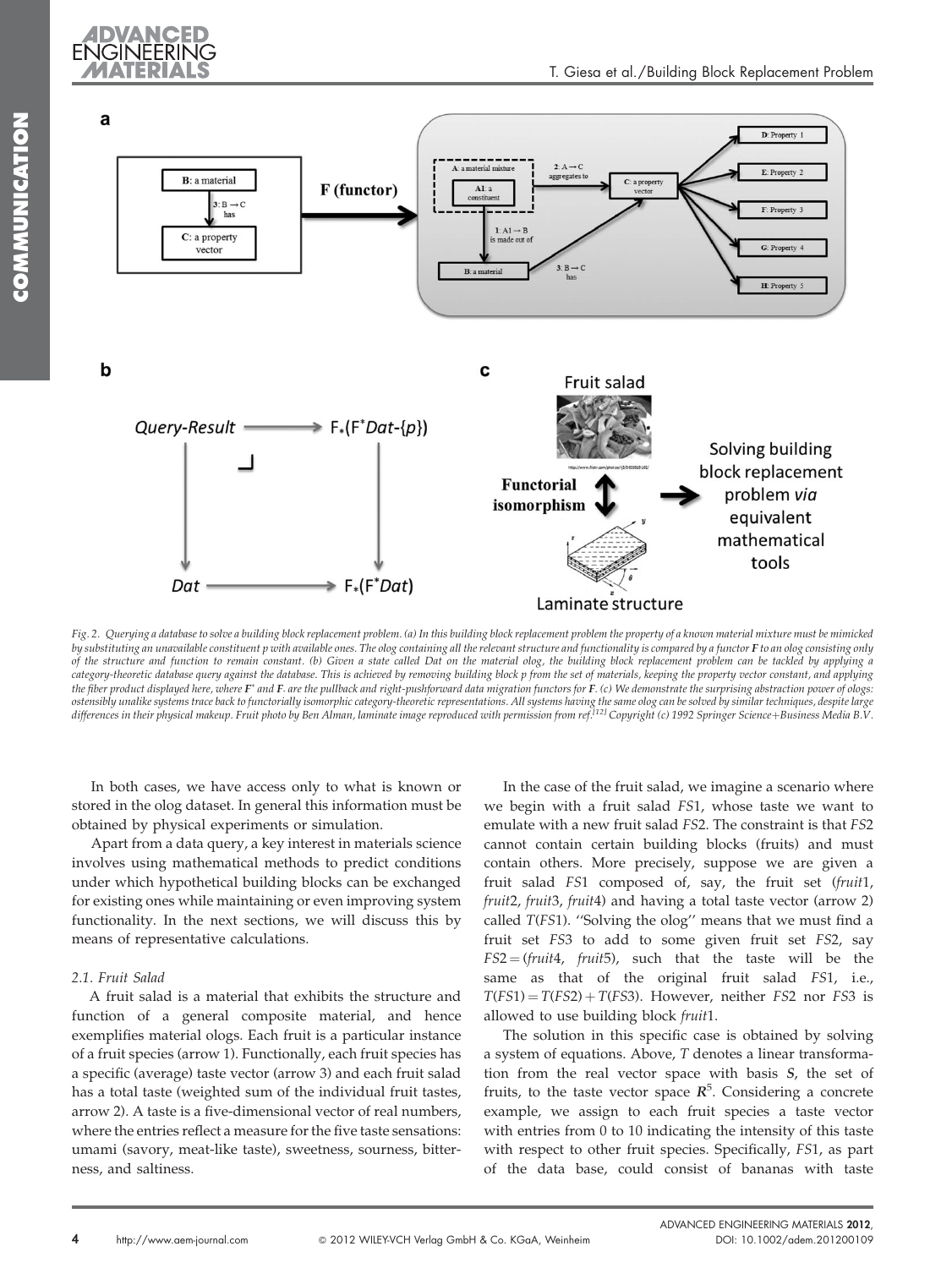

vector  $Ban = (3; 9; 1; 3; 1)$ , apples with taste vector  $App = (2; 7; 7; 2; 1)$ , papayas with  $Pap = (6; 6; 2; 3; 0)$ , and lemons with  $Pap = (0; 3; 9; 5; 1)$ . The total taste is a linear combination of the ingredients with  $T(FS1) =$  $a \cdot Ban + b \cdot App + c \cdot Pap + d \cdot Lem, \text{ where, e.g., } a = 0.2,$  $b = 0.6$ ,  $c = 0.1$ , and  $d = 0.1$ . So we compute that  $T(FS1) = (2.4; 6.9; 5.5; 2.6; 0.9)$ . Similarly, FS2 consists of papaya with  $Pap = (6; 6; 2; 3; 0)$  and tomatoes with  $Tom = (8; 2; 5; 3; 1)$ , where  $T(FS2) = e$ -Pap + f-Tom and  $e = 0.5$  and  $f = 0.5$ . So we compute that  $T(FS2) =$  $(7.0; 4.0; 3.5; 3.0; 0.5)$ . We need to solve for FS3 in the equation  $T(FS3) = T(FS1) - T(FS2) = (-4.6; 2.9; 2.0;$  $-0.4;0.4$ ). If, for instance, tomatoes become available and bananas become unavailable, we solve for the linear combination of fruit ingredients in FS3. The best fit (least-square) solution is over-determined for less than five taste-independent fruits and under-determined for more than five. In many cases, matrix inversion via OR decomposition<sup>[11]</sup> (e.g., with a Householder reflection) predicts a set of solutions, the taste conditions, for this problem. In our setup, the equation system is given by

$$
\begin{bmatrix} 2 & 0 \\ 7 & 3 \\ 7 & 9 \\ 2 & 5 \\ 1 & 1 \end{bmatrix} \begin{pmatrix} \alpha \\ \beta \end{pmatrix} = \begin{pmatrix} -4.6 \\ 2.9 \\ 2.0 \\ -0.4 \\ 0.4 \end{pmatrix}
$$
 (1)

The numerical solution yields  $a = 0.1419$  and  $\beta = 0.1001$ (representing a volume percentage in the mixture with respect to the original volume) and a residuum of 5.28. Depending on the context, such a calculation may require additional constraints, for example, that all coefficients must be positive.

# 2.2. Laminated Composites

Similar to the olog of the fruit salad, we can solve the building block replacement problem in the case of layered composites. A functorial isomorphism (uniquely determined up to permutations of the entries in the property vector) converts all arrows and objects in the fruit salad olog to those in the laminated composite olog (Figure 1). This isomorphism corresponds to a high degree of similarity in the calculation for solving the building block replacement problem in the two systems.

The only difference in the calculations lies in the aggregation function represented by arrow 2. The mathematical model – based on laminate theory – that connects the properties of the whole laminate to the properties of the single layer is more complex. Indeed, while the fruit salad mathematical model represented by arrow 2 is a simple

weighted summation of the ingredients, the junction of material laminates requires a procedure, e.g., based on elasticity theory (this is not a limitation but merely a consequence of the particular physics that governs the problem at hand, and which must be incorporated into the  $\lambda$ -calculus description of the aggregation function).<sup>[12,13]</sup> Here, we consider only the in-plane part of the so-called ABD-matrix to simplify the calculation and enable the straightforward connection to the fruit salad system.

As in Section 2.1, we now analyze a symmetric stack of eight material layers MS1 composed of (layer1, layer2, layer3, layer4)<sub>S</sub> with distinct mechanical properties  $T(MS1)$ and a stack of four material layers MS2 composed of  $(layer4, layer5)$ <sub>S</sub> with distinct mechanical properties T(MS2). Again we wish to determine what material layers MS3 we can add to the material layers MS2, so that the mechanical properties will be the same as that of the material layer stack MS1, i.e.,  $T(MS3) = H(T(MS1), T(MS2))$ . We require that neither MS2 nor MS3 uses building block layer1 or layer3.

Again, T denotes a linear transformation from the real vector space with basis S, the set of laminates, to the in-plane mechanical properties space for a symmetrical laminate  $R^5$ , uniquely given by  $E_{xx}$ ,  $E_{yy}$ ,  $G_{xy}$ ,  $v_{xy}$ ,  $v_{yx}$ . We assign to each laminate a mechanical properties vector (already homogenized). Specifically, MS1, as part of the data base, could consist of eight equally thick laminates with total thickness  $h = 1.6$  mm that are stacked symmetrically. All data is stored in appropriate units, i.e., MPa: layer1 with  $Lay1 = (130 000; 9000; 500; 0.3; 0.02)$ , layer2 with  $Lay2 = (120 000; 10 000; 700; 0.4; 0.03)$ , layer3 with  $Lay3 = (60000; 60000; 200; 0.3; 0.3)$  and layer4 with  $Lay4 = (100\,000; 3000; 900; 0.15; 0.005)$ . The elastic behavior of the composite is determined by its laminate stiffness matrix (ABD-matrix) dependent on its ply thicknesses  $h_k = |z_{k+1} - z_k| = h/8 = 0.2$  mm with z being the respective coordinate. Then  $A_{ij} = \sum_{k=1}^{8} \overline{Q}_{ij,k}(z_{k+1} - z_k)$ ,  $B_{ij} = 1/2 \sum_{k=1}^{8} \overline{Q}_{ij,k} (z_{k+1}^2 - z_k^2)$ ), and  $D_{ij} = 1/3 \sum_{k=1}^{8} \overline{Q}_{ij,k}$  $\left(z_{k+1}^3 - z_k^2\right)$ . For the in-plane composite properties we consider only the A-matrix such that  $\overline{Q}_{ij,k}=A_{ij,k}/h_k$  as the effective single layer properties and  $E_{xx} = (A_{11} - A_{22}^2/A_{12})/h$ ,  $E_{yy} = (A_{22} - A_{11}^2/A_{12})/h$ ,  $G_{xy} = A_{33}/h$ ,  $v_{xy} = A_{12}/A_{22}$ . Consequently,  $T(MS1) = H([A]_{ij}, h) = H(H^{-1}(Lay_k, h_k), h)$  where H is the linear transformation described above. Similarly, the symmetric composite MS2 consists of four equally thick laminates: layer4 with  $Lay4 =$ (100 000; 3000; 900; 0.15; 0.005) and layer5 with  $Lay5 = (90000; 90000; 900; 0.3; 0.3)$ . We need to solve for the distribution of thicknesses in MS3 consisting of building blocks from MS1 and MS2 that yield an equal behavior to MS1 under the constraint that only layer2, layer4, and layer5 are available. Similar to the fruit salad, we can decouple the transformation of MS1 and MS2 due to the linearity of  $A_{ij,k}$  with respect to  $z_k$ . The overdetermined system of equations can again be solved by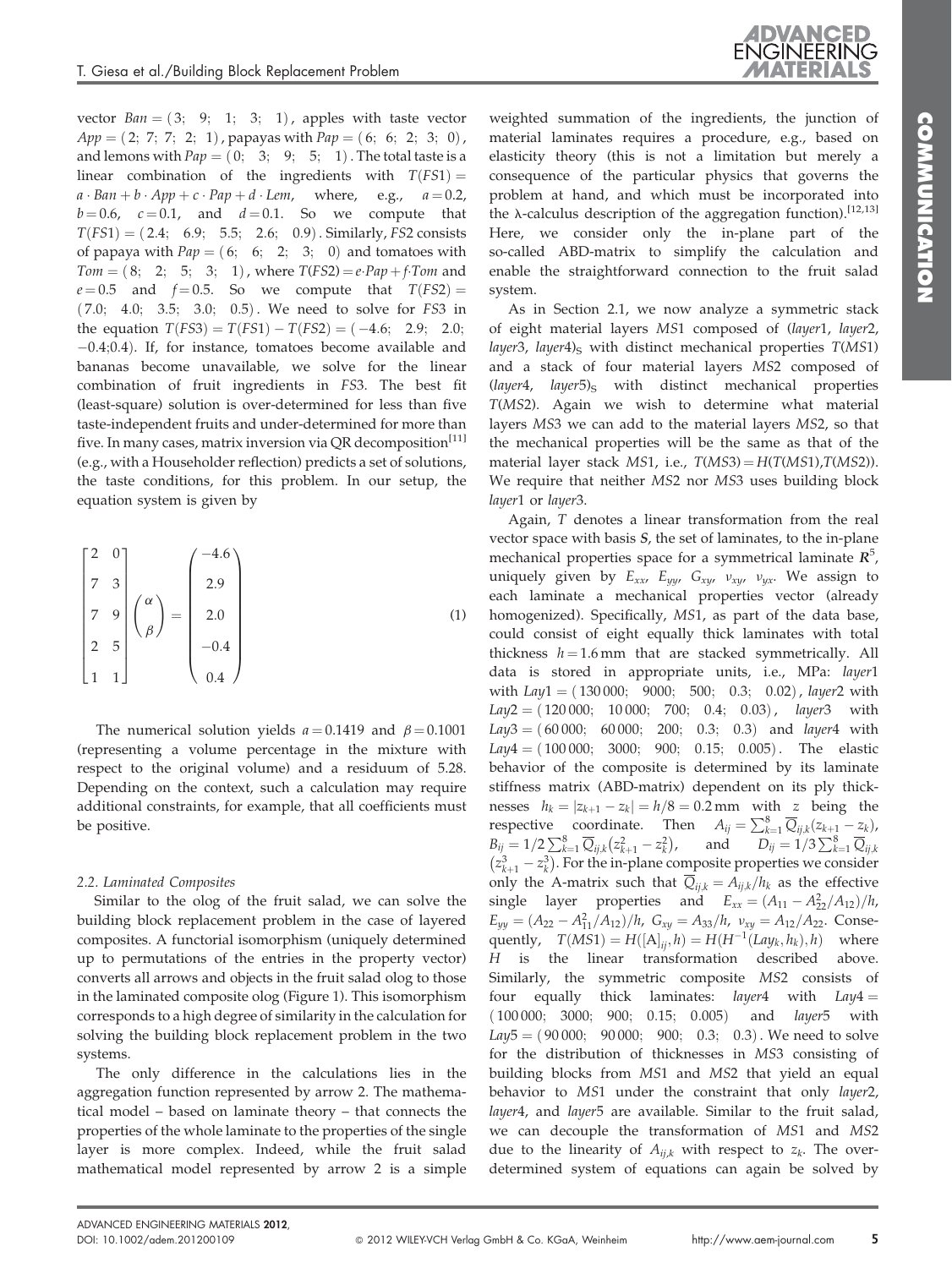

#### Householder reflection

$$
2\begin{bmatrix}\n\overline{Q}_{11,2} & \overline{Q}_{11,4} & \overline{Q}_{11,5} \\
\overline{Q}_{22,2} & \overline{Q}_{22,4} & \overline{Q}_{22,5} \\
\overline{Q}_{12,2} & \overline{Q}_{12,4} & \overline{Q}_{12,5} \\
\overline{Q}_{33,2} & \overline{Q}_{33,4} & \overline{Q}_{33,5}\n\end{bmatrix}\n\begin{bmatrix}\nh_2 \\
h_4 \\
h_5\n\end{bmatrix} =\n\begin{pmatrix}\nA_{11}^{MS1} \\
A_{22}^{MS1} \\
A_{12}^{MS1} \\
A_{13}^{MS1}\n\end{pmatrix}
$$
\n
$$
\Leftrightarrow\n\begin{bmatrix}\n24.3 & 2.01 & 19.8 \\
2.03 & 0.60 & 19.8 \\
0.81 & 0.09 & 5,93 \\
0.24 & 0.14 & 0.04\n\end{bmatrix}\n\begin{bmatrix}\nh_2 \\
h_4 \\
h_5\n\end{bmatrix} =\n\begin{bmatrix}\n13.1 \\
3.53 \\
1.08 \\
0.11\n\end{bmatrix}
$$
\n(2)

The numerical solution yields  $h_2/h = 0.517$ ,  $h_4/h = 0.325$ , and  $h_5/h = 0.158$  (representing the thickness fraction of each ply) and a residuum of 467. Depending on the context, such a calculation may require additional constraints, for example, that a certain total thickness is required. In case the determination of out-of plane properties is desired, a nonlinear equation system has to be solved (e.g., by fixed-point iteration).

The above demonstrates the surprising abstraction power of ologs: ostensibly unalike systems (here, laminates and fruit salads) trace back to a very similar category-theoretic representation, which guides the design with context-specific mathematical tools, in these simple examples QR decomposition and Householder reflection (Figure 2c). All systems having the same olog can be solved by similar techniques, despite large differences in their physical makeup. This provides a powerful approach, for example, in bioinspired materials design, where the key concepts from a biological system must be transferred to a synthetic one, which likely includes different building blocks or has other constraints.

#### 2.3. Predictions Arising from Ologs

In case the building block properties are not fixed, the conditions to maintain or improve the system's functionality can be determined under various constraints. The prediction might result in material properties that are currently unavailable for engineers, but are achievable through genetic engineering or other synthetic manufacturing processes.

Considering the laminated composite example presented in Section 2.2, the mechanical properties of the engineered layer can be determined exactly by engineered layer can be determined exactly by<br>  $\overline{Q}_{ij,*} = (A_{ij}^{\text{M51}}/2 - \overline{Q}_{ij,4}h_4 - \overline{Q}_{ij,5}h_5)/h_*$ . The solution of this equation yields the mechanical property vector of the new material phase  $Lay5 = (64 146; 31 452; 125; 0.287; 0.141)$ . Such a composite laminate could be engineered through ply rotation of a standard laminate.

#### 3. Discussion

After studying a diverse set of materials one realizes that many of the analyzed systems follow similar patterns by which material function is realized, such as hierarchical

structures, size or confinement effects (e.g., smaller is stronger), or the formation of composite structures with certain patterns (e.g., high-aspect ratio platelets or inclusions in a matrix material).<sup>[14]</sup> While such similarities between silk, diatoms, and bone can be observed and discussed informally among researchers, there have been few, if any, tools to express these similarities mathematically, and hence a limited capacity to perform a systematic study. The situation is reminiscent of linguistic theory in the early twentieth century, when patterns in disparate languages were observed. Noam Chomsky fundamentally transformed the field by finding a mathematical description of the syntax (structure) and semantics (function) of human languages.<sup>[15]</sup> Like linguistics, materiomics may greatly benefit from a rigorous mathematical description of the relationship between structure and function in materials.

Such a formal description and repository for discovered similarities may have profound impacts on the field of materiomics. Indeed, the ability to replace functional groups within a molecule or a hierarchical material and then understand its resulting functionality depends on an intimate knowledge of the design space and access to large data resources (as in the Protein Data Bank). As research develops, the design space and data resources grow with it, often in unforeseen ways, making the need for a mathematical foundation all the more pressing. The category-theoretic formalism provides the necessary structure to encode the structural makeup of complex materials and the corresponding piece-by-piece functionality of their subunits. It also scales with progress in the field, allowing the research community to process new developments almost seamlessly, applying functorial connections from old categories to new ones.

The techniques discussed above constitute a new approach to modularity for materials engineering using a systems approach. In a category-theoretic framework, the structure– function relationship in a system can be recorded, and the necessary conditions for system assemblability and functionality are elucidated. In case of building block replacement we may then come up with solution steps to deduce the conditions necessary to successfully substitute a new block, at least up to the frontier of our scientific understanding. Ologs are a tool to compile information about how materials function in a mathematically rigorous way, which allows for comparative analyses between different materials. Ologs can guide us in the design of technologies that resemble natural processes. Capturing how function emerges in different systems is of extreme value for engineers, who have not had this type of tool available. Ologs provide such a cross-disciplinary methodology for capturing function and its breakdown at the building block level.

The use of ologs also allows us to identify and extract powerful mechanisms from nature for adoption in engineering. One particularly intriguing aspect of natural materials is that their functions do not rely on the superiority of their building blocks. Rather, function emerges because of hierarchical structures, in spite of the weakness, and perhaps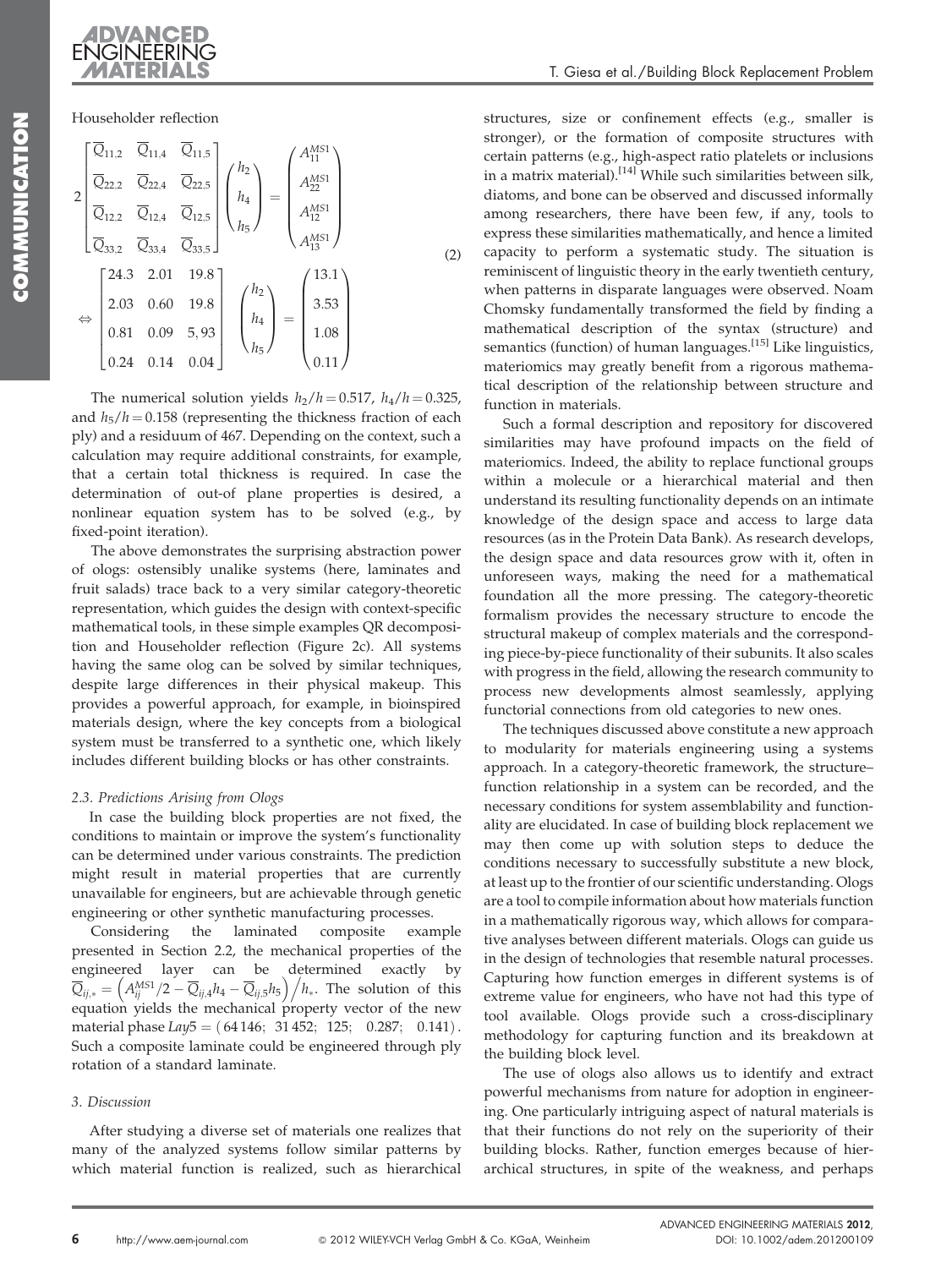because of the simplicity of the constituent building blocks.<sup>[16]</sup> One of the building blocks used in spider silk is the beta-sheet protein structure, but this may not be the building block of choice in engineering. In such an application it may be more favorable to use a substance that is inexpensive or abundantly available. This could be another naturally occurring structure, such as a clay mineral, or even a carbon nanotube. What ''solving the olog'' means in practice is that we can learn how to make a material that behaves like silk (e.g., extreme strength, toughness, deformability, etc.) from synthetic building blocks like carbon nanotubes.

In this paper we solved relatively simple ologs for fruit salads and for composites of material layers. In a categorically similar manner, it is possible to solve the more complex protein material ologs, such as those presented in recent literature.[9] Suppose we have a hierarchical protein material that includes alpha-helices at the nanoscale, and we would like to replace them with carbon nanotubes while maintaining the ductility, at least within some specified tolerance. With the olog in place, a database query or complex aggregation functions can be applied. For example, in order to replace alpha-helices with carbon nanotubes, the olog expresses the need for a much weaker glue element that can connect pairs of carbon nanotubes, together with a strong lifeline with hidden length (see Figure 3). Such systems have been experimentally shown to be feasible.<sup>[17–20]</sup> The olog, which is simultaneously computer-readable as a precise mathematical construct, and human-readable as a natural-language presentation of concepts, is able to precisely describe and categorize these studies. Challenges may arise if the given olog is too simplistic or if there is insufficient data in the store. If this is the case, the olog can be extended or additional data collected, and functorial data migration can be applied to move all the old data to the new olog.[10]

Here, we introduced a set of strategies for solving certain material ologs. To transition from simple systems, such as mixes and layers to more complex materials, e.g. those involving interaction terms or hierarchical structures, would require more resources. Of particular necessity is more data. A single lab, even a well-subsidized one, simply cannot produce the amount of structured data necessary to make the kind of discoveries we believe are possible. Sharing data resources is a key step toward increasing efficiency and productivity.



Fig. 3. The building replacement problem for a brick and glue system. (a) A  $\beta$ -helix is abstracted to a brick–glue-lifeline system as in ref.<sup>[9]</sup> Possible replacements include a helical carbon nanotube and an ordinary spring. An adequate olog can predict the necessary conditions for the glue, under which this replacement yields a functional behavior similar to the original system. (b) An amyloid fibril is abstracted in a similar way as panel (a). In this case, possible replacements include either clay bricks with mortar or carbon nanotubes with crimp junctions (reproduced with permission from Nanorex, Inc.).